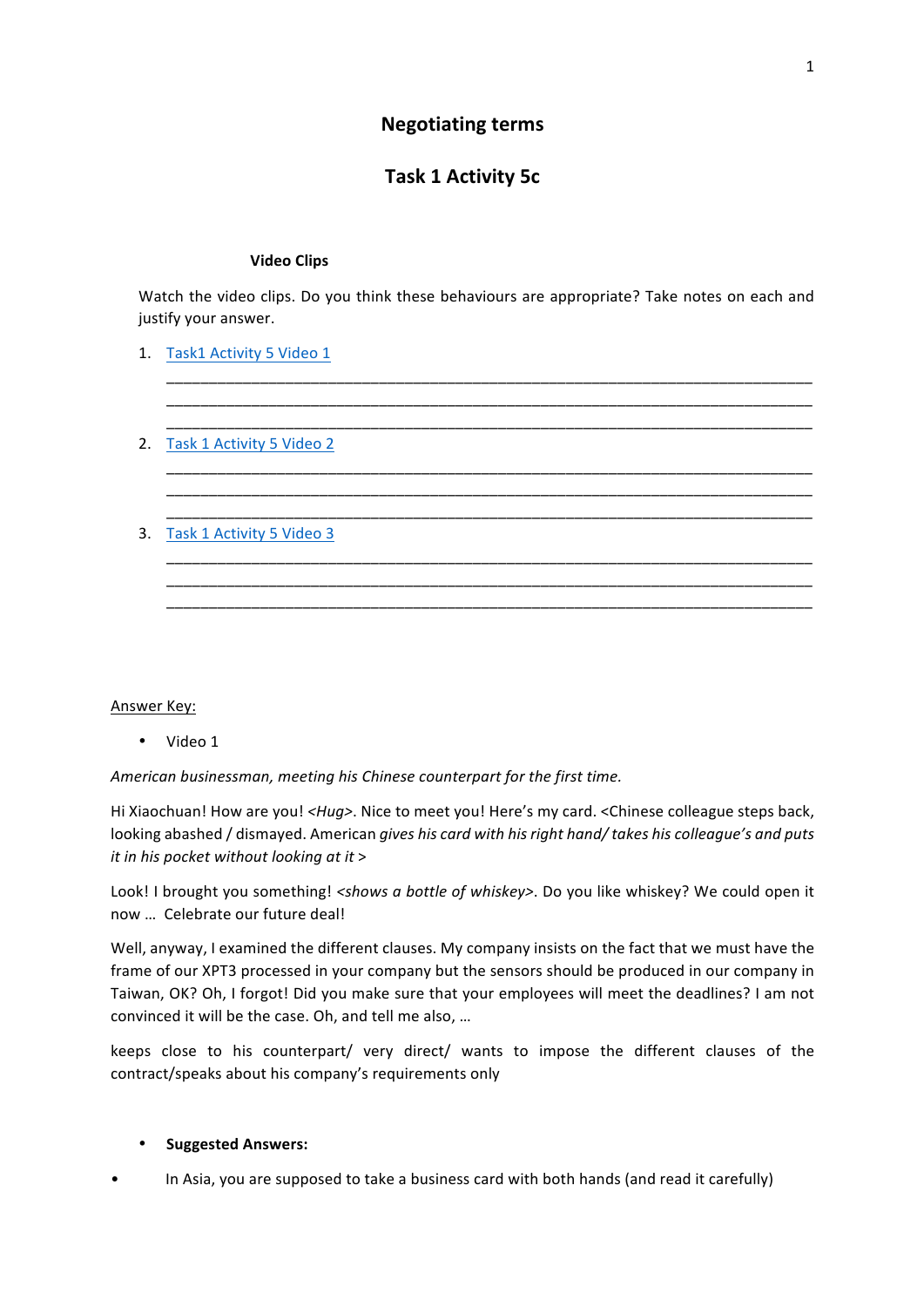You are not supposed to hug someone (hand shaking becomes the rule, even though sometimes not the rule, in Asia for instance).

Beware of personal spaces! (keep a minimal physical distance between you and your counterpart)

In Asia, you usually do not open a present in front of your counterpart. Be careful, avoid bringing alcohol if you are not certain it will be appreciated.

• You never offer to open a bottle you brought when you do not know the person you are meeting!

- Too intrusive / does not take his colleague into account
- Very offensive (only speaks about his company, what interests him)
	- Video 2:

*French executive meeting an Indian CEO. The Frenchman/woman does not understand well what he says to you.* He/she needs him to repeat frequently.

Good morning Mr Singh! I am Nathalie Dupont, your counterpart at MCA. I am the Manufacturing Manager (both shake hands).

Nice to meet you Ms ...? Sorry, I didn't get your name.

Nathalie DUPONT ... DUPONT ... I'm MCA's Manufacturing Manager! I am so happy to meet you. We've been discussing on the phone or by email, but it's not the same. I am sure were gonna work well together. Let me give you my card! <she gives him her business card with left hand, he holds his with right hand> There you are.

Mr Singh: Here's my card. I hope your journey was not too tiring.

Ms Dupont: Actually, it was tiring but so exciting. It's my first trip to India, you know! By the way, do you know our company?

Mr S: Oh, well, not really

Ms D: I'd be glad to explain, if I may ...

Mr S: Yeah, sure ! That would be great.

Ms D: OK! By the way, I'm so impressed by your facilities! ....

## • **Suggested Answers:**

Positive: small talk, takes her colleague into account, expresses will to communicate, exchange, shows respect/interest

Negative: in India, you never use your left hand, to hold/give/take something

• Video 3